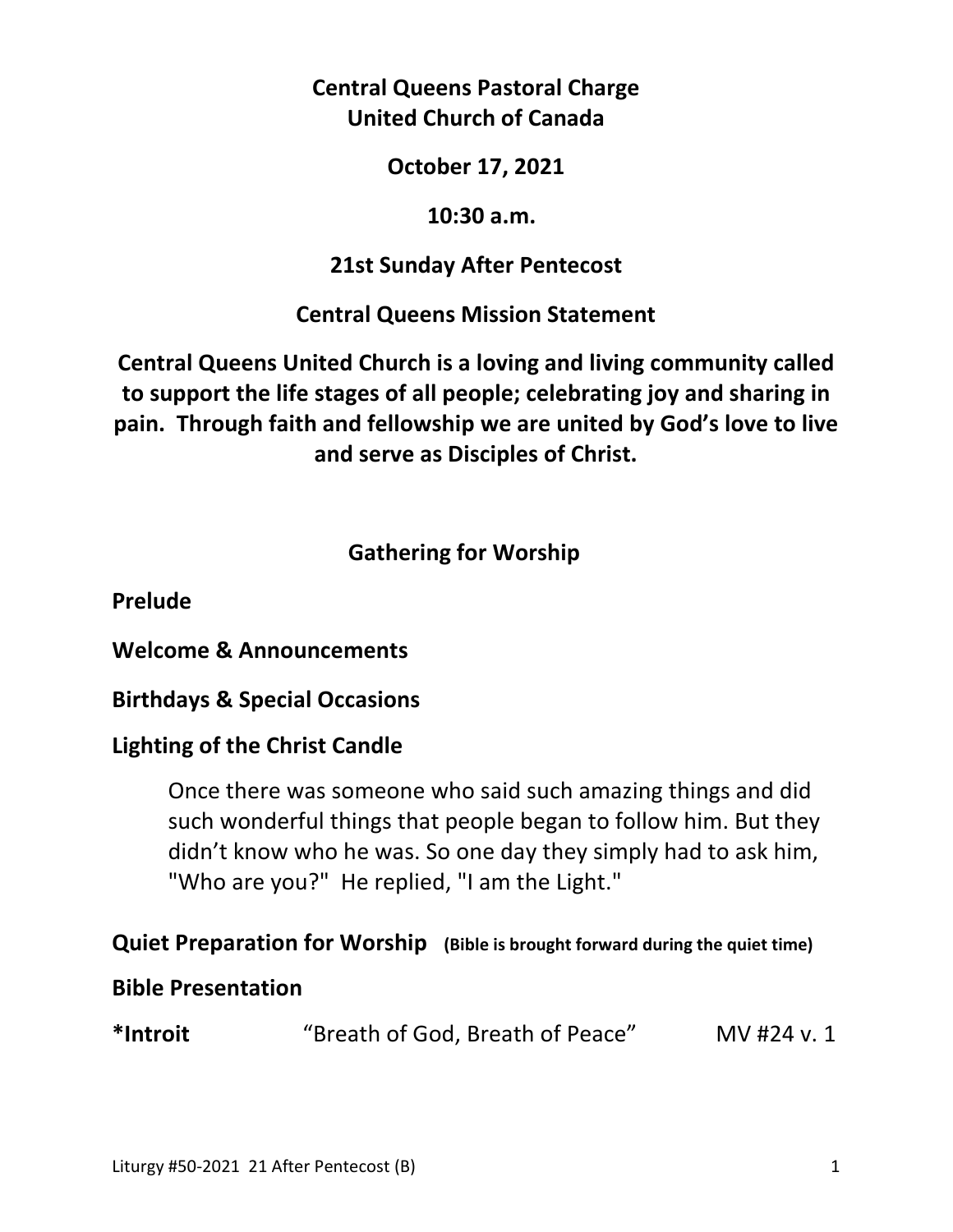### **\*Call to Worship** (Based*(Mark 10:35-45)*

 We may come here for a glimpse of glory,  **but Jesus asks us: "Can you drink the cup that I drink?"** The cup of Jesus' own life: struggle and joy; suffering and hope. Fullness of life!

 We may come here to get close to Jesus,  **and Jesus asks us: "Can you be baptized with my baptism?"**

 Baptized into the reign of God, where the Spirit breaks down barriers among all people and creates new relationships!

 We may come here for honour or fame,  **but Jesus challenges us: "To become great you must serve!"**

 Why are we here?  **To drink the cup of fullness of life; to immerse ourselves in Jesus' struggle for justice and peace; to learn how to serve so that the world may be healed.** 

Worship and work must be one! Let us worship our God.

**\*Hymn** "Joyful, Joyful We Adore You" VU #232

### **Prayer of Approach**

 **Holy Dwelling Place, your tent is wide enough to provide shelter for all who seek you, food for all who hunger, and healing for all who suffer. Meet us here today, and fill us with confidence in your presence, that we may risk sharing Jesus' cup and his baptism**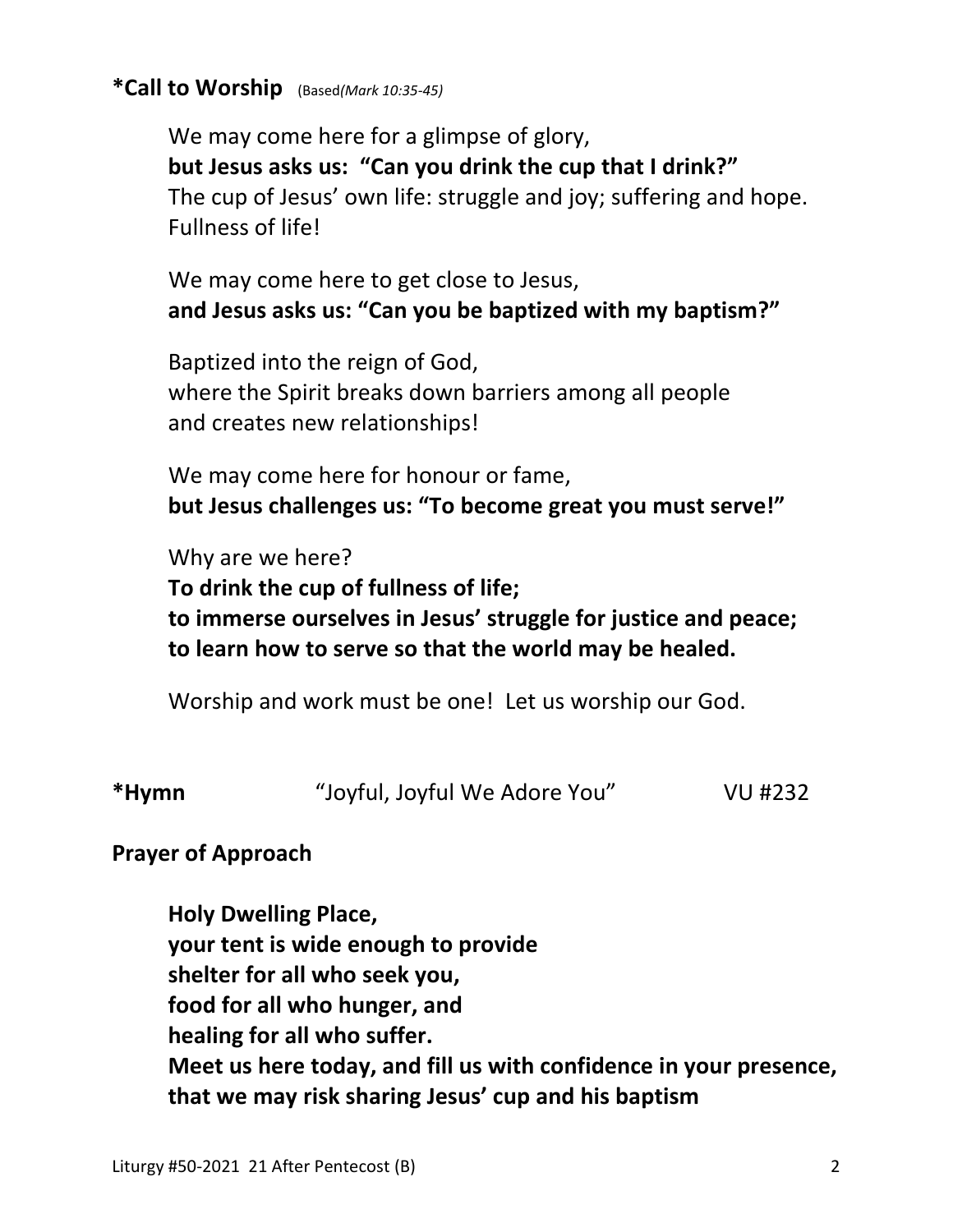**so the world may become the place of love and justice you desire for all. Shelter us with your light, and clothe us with your heavenly garments. Teach us how we may best serve ourselves and one another on this daring adventure. Amen.** 

With Jesus, we share in the ancient prayer…

#### **Lord's Prayer**

|                                              | Our Father, who art in heaven,           |                               |  |  |  |
|----------------------------------------------|------------------------------------------|-------------------------------|--|--|--|
|                                              | hallowed be thy name.                    |                               |  |  |  |
|                                              | Thy Kingdom come,                        |                               |  |  |  |
|                                              | thy will be done on earth,               |                               |  |  |  |
| as it is in heaven.                          |                                          |                               |  |  |  |
| Give us this day our daily bread;            |                                          |                               |  |  |  |
| and forgive us our trespasses,               |                                          |                               |  |  |  |
| as we forgive those who trespass against us; |                                          |                               |  |  |  |
|                                              | and lead us not into temptation,         |                               |  |  |  |
|                                              | but deliver us from evil.                |                               |  |  |  |
|                                              | For thine is the kingdom,                |                               |  |  |  |
|                                              | the power, and the glory,                |                               |  |  |  |
|                                              | for ever and ever.                       |                               |  |  |  |
| Amen.                                        |                                          |                               |  |  |  |
|                                              | <b>Responsive Psalm 104:1-9, 24, 35c</b> | <b>VU #826 Parts 1 &amp;2</b> |  |  |  |
| *Hymn                                        | "Seek Ye First the Kingdom"              | VU #356 vv. 1, 2              |  |  |  |
| <b>All God's Children</b>                    |                                          |                               |  |  |  |

**\*Hymn** "Seek Ye First the Kingdom" VU #356 v. 3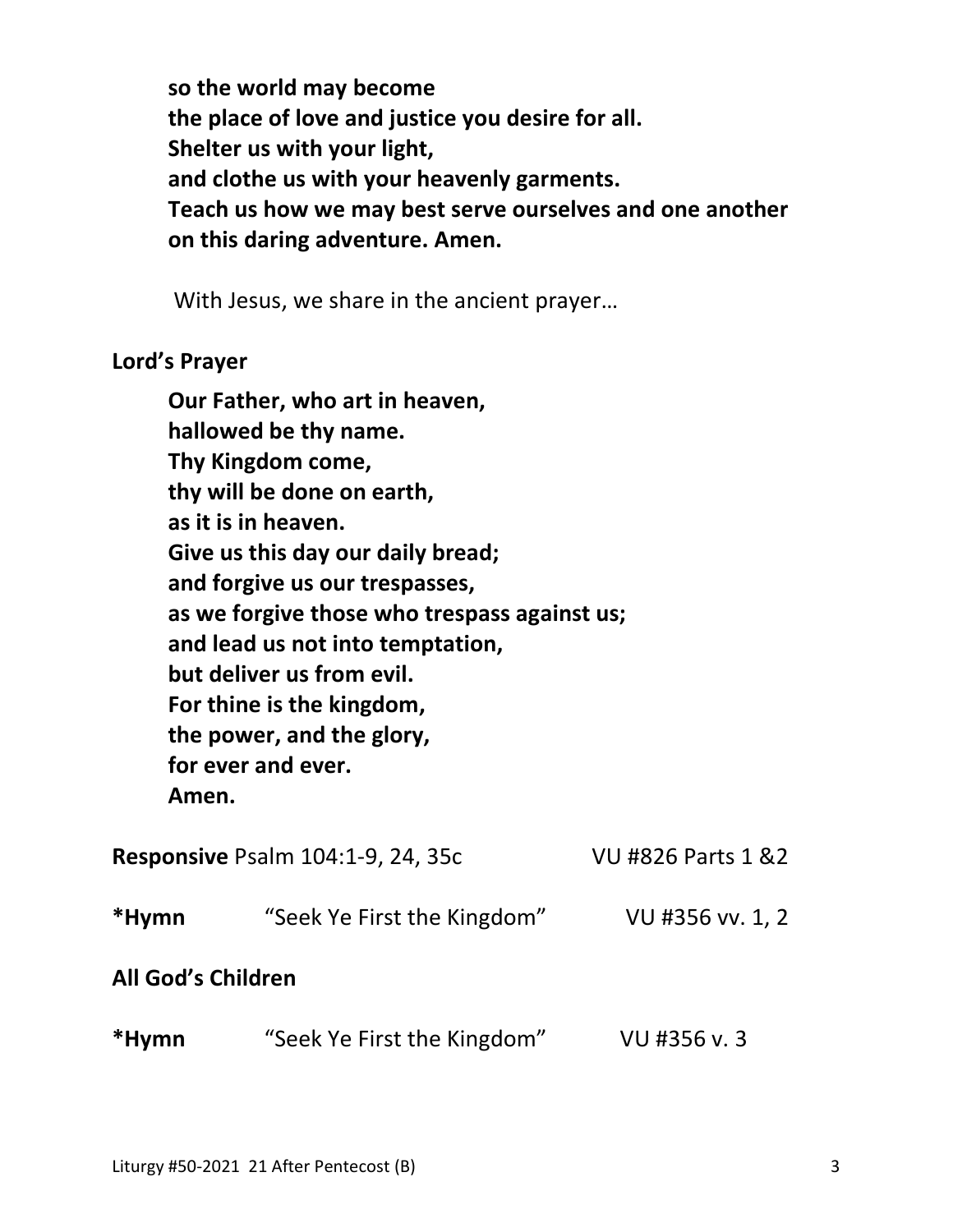## **Presentation of Our Gifts**

### **Offertory Invitation**

 Jesus came not to be served but to serve. Let us follow this example and share our gifts so that we may also experience the joys and challenges of serving. So often we give out of guilt; may our offering this morning be given from a place of generosity.

**Offertory** "Praise God from Whom All Blessings Flow" VU #541

### **\*Presentation of Offering**

### **\*Offertory Prayer**

 **Parent God, may this offering assist us in continuing Christ's work in the world to heal the grief, transgressions, and illnesses that oppress and harm your creation. Amen.** 

### **Listening for the Word**

#### **Sacred Word**

#### **Job 38:1-7, 34-41**

Then the LORD answered Job out of the whirlwind:

"Who is this that darkens counsel by words without knowledge? Gird up your loins like a strong human, I will question you, and you shall declare to me.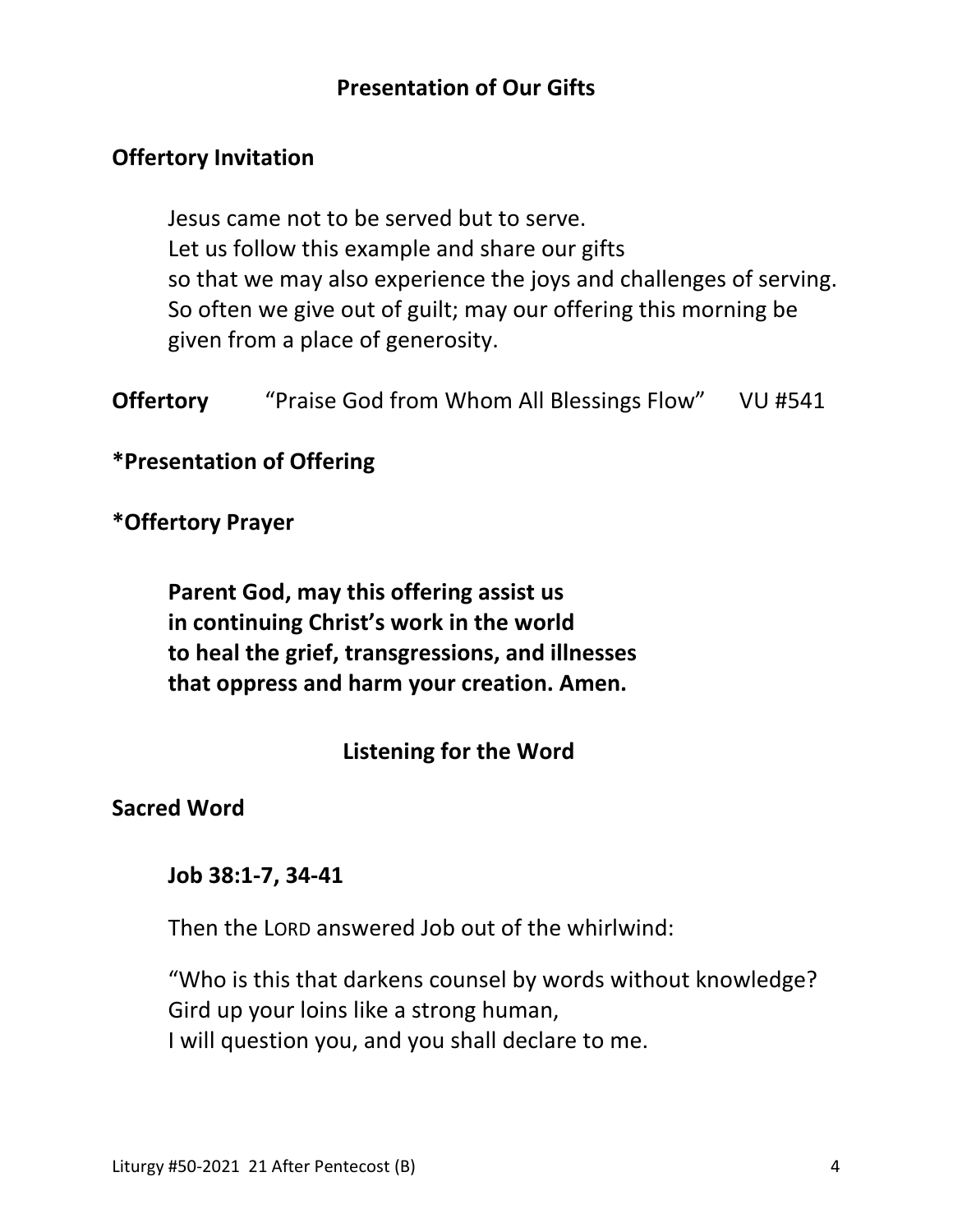"Where were you when I laid the foundation of the earth? Tell me, if you have understanding. Who determined its measurements—surely you know! Or who stretched the line upon it? On what were its bases sunk, or who laid its cornerstone when the morning stars sang together and all the heavenly beings shouted for joy?

"Can you lift up your voice to the clouds, so that a flood of waters may cover you? Can you send forth lightnings, so that they may go and say to you, 'Here we are'? Who has put wisdom in the inward parts, or given understanding to the mind? Who has the wisdom to number the clouds? Or who can tilt the waterskins of the heavens, when the dust runs into a mass and the clods cling together?

"Can you hunt the prey for the lion, or satisfy the appetite of the young lions, when they crouch in their dens, or lie in wait in their covert? Who provides for the raven its prey, when its young ones cry to God, and wander about for lack of food?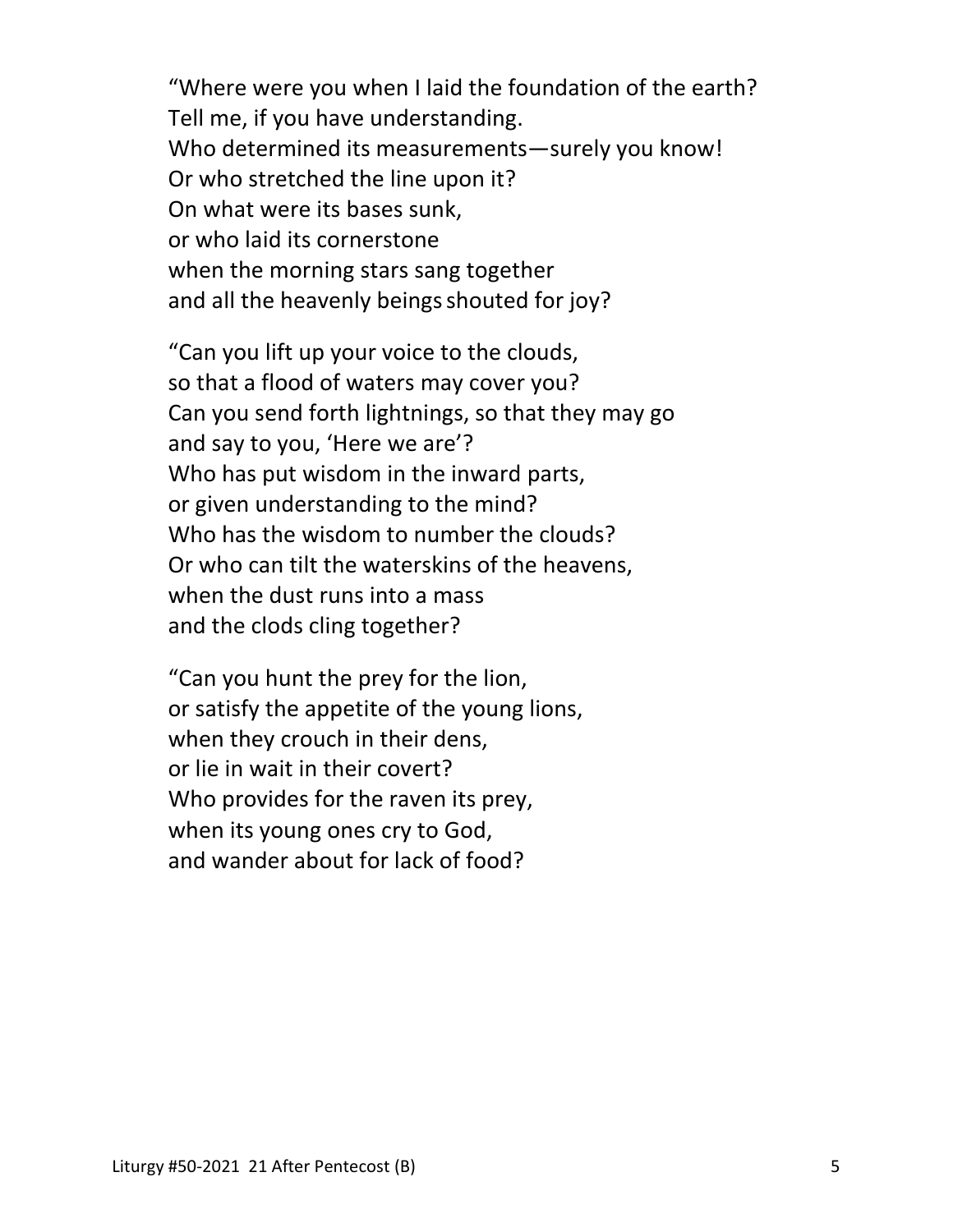### **Mark 10:35-45**

James and John, the sons of Zebedee, came forward to him and said to him, "Teacher, we want you to do for us whatever we ask of you." And he said to them, "What is it you want me to do for you?" And they said to him, "Grant us to sit, one at your right hand and one at your left, in your glory." But Jesus said to them, "You do not know what you are asking. Are you able to drink the cup that I drink, or be baptized with the baptism that I am baptized with?" They replied, "We are able." Then Jesus said to them, "The cup that I drink you will drink; and with the baptism with which I am baptized, you will be baptized; but to sit at my right hand or at my left is not mine to grant, but it is for those for whom it has been prepared."

When the ten heard this, they began to be angry with James and John. So Jesus called them and said to them, "You know that among the Gentiles those whom they recognize as their rulers lord it over them, and their great ones are tyrants over them. But it is not so among you; but whoever wishes to become great among you must be your servant, and whoever wishes to be first among you must be slave of all. For the Son of Man came not to be served but to serve, and to give his life a ransom for many."

### **Anthem**

#### **Sermon**

### **Reflective Music**

### **Prayers of Thanksgiving and Intercession**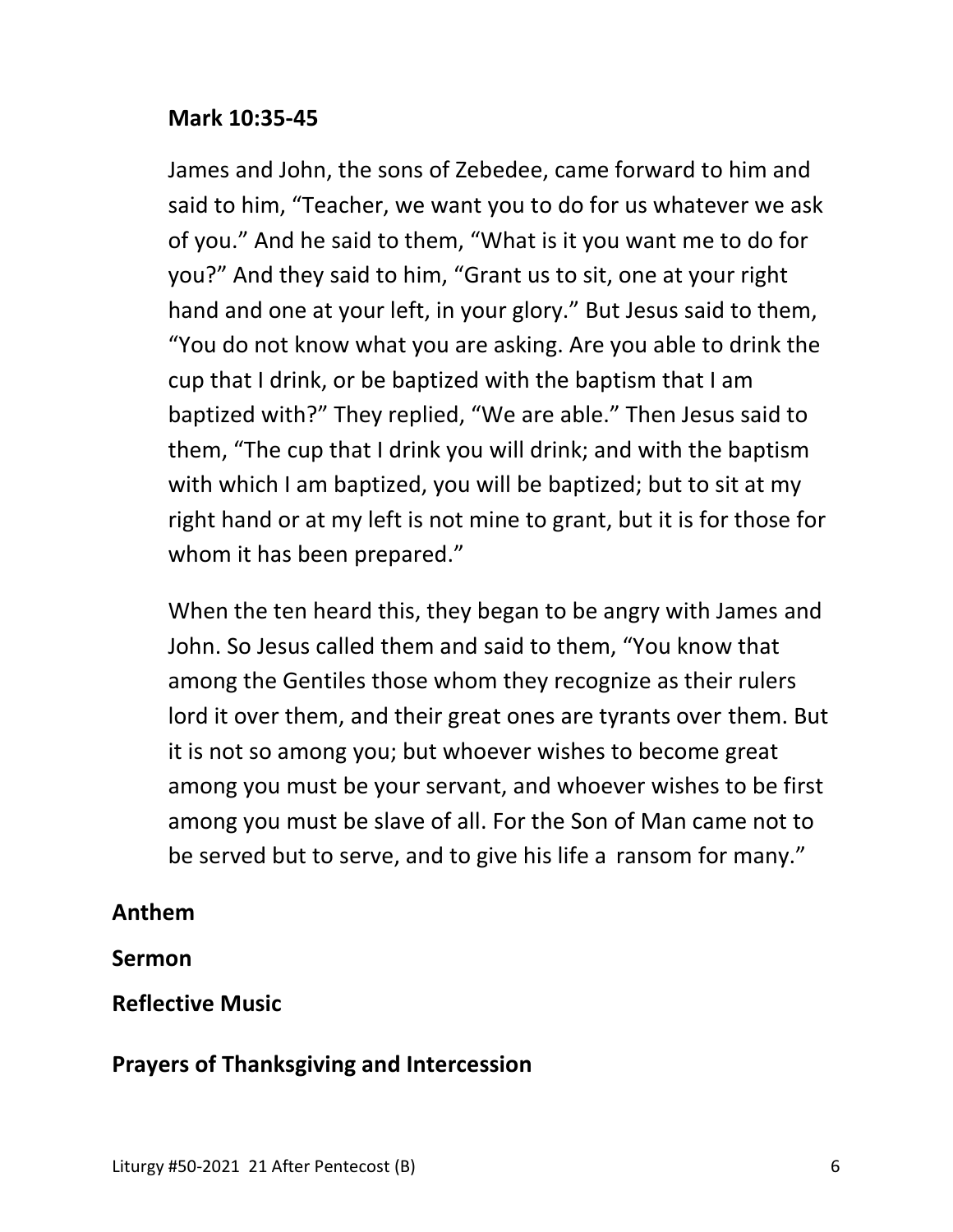God of each and every life, you open our eyes on the world you love to show us your presence and your purpose in all creation. We thank you for the wonders of the seasons as they change, and for gifts of love and compassion you offer us through friend and stranger. We pray for the earth as it struggles to support your many creatures. Make us better stewards in creation, and kinder neighbours to both friend and stranger.

God, in your deep mercy,  **hear our prayer.** 

## God of justice,

 you open our eyes on the world to show us struggle and conflict. We see the burdens many are carrying,

and the way differences create division.

 We pray for all those still struggling with the economic impact of the pandemic and for those feeling the stress of these days in deeply personal ways. Show us how to support those in difficulty and mend relationships in our community.

 God, in your deep mercy,  **hear our prayer.** 

### God of compassion,

 you open our eyes on the world to show us suffering and despair. We see challenges for health care all around us, and know many still face the effects of COVID-19 or other illnesses and complications that make life hard to cope with. We pray for those who suffer here and in so many places in the world you love.

### *Silence*

Give strength and compassion to all who offer treatment,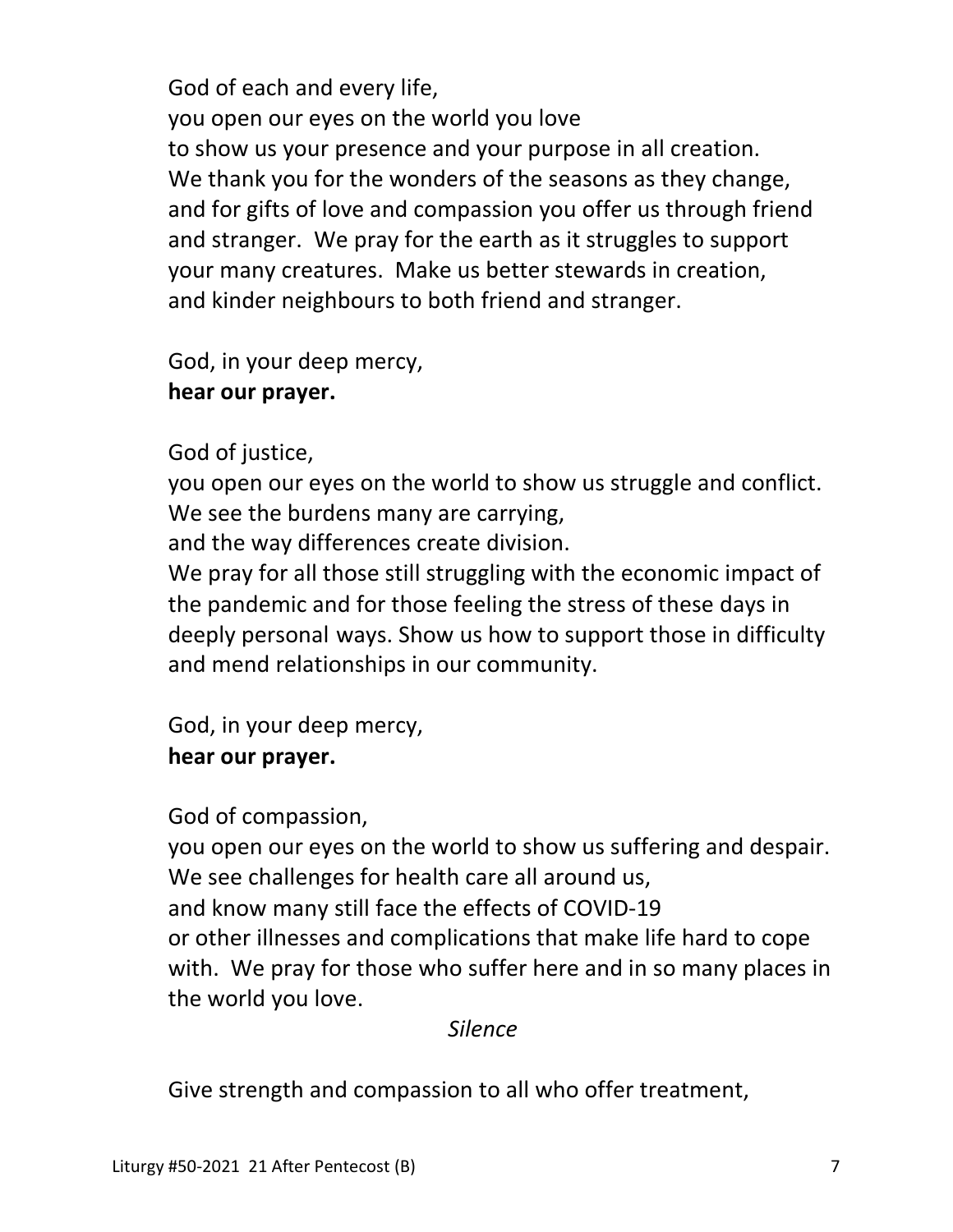and courage and hope to all who wait for healing.

 God, in your deep mercy,  **hear our prayer.** 

### God of wisdom,

 you open our eyes on the world to show us its complexities. We see countries locked in old animosities and communities overwhelmed by fresh upheaval. We pray for the millions displaced in current conflicts and by natural disasters, and for leaders here and around the world. Open their eyes to the suffering of the earth and those in their jurisdictions. And open all our eyes to ways we can participate in solutions to situations which break your heart and ours.

 God, in your deep mercy,  **hear our prayer. Amen.** 

## **Responding to the Word**

| *Hymn | "Let There Be Light" | VU #679 |
|-------|----------------------|---------|
|       |                      |         |

## **\*Blessing**

Our lives are filled with struggles and suffering none of us are immune. The key to full life in Christ is not to rise above it, but to struggle together and help one another along the way, knowing that God is with us in every moment. This is service. If we seek to serve and lift one another up, committing to struggle together, together we will witness Christ's glory. So be it!